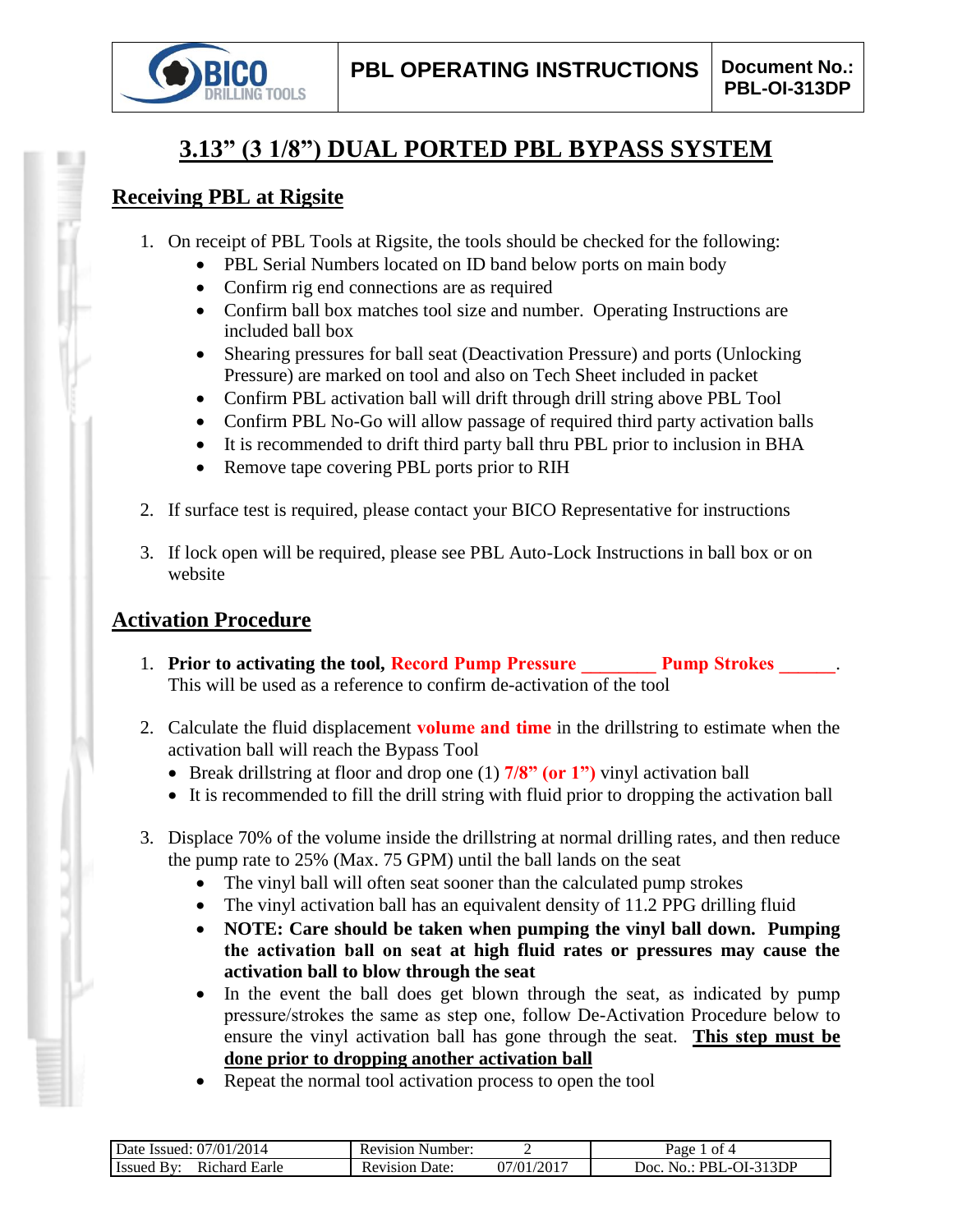- 4. When the activation ball lands on-seat, the Sleeve will shift to its open position against the spring with pump pressure. The activation ball will not float off of the seat if pumping is discontinued
	- **NOTE: IT TAKES LESS THAN 250 PSI TO ACTIVATE /OPEN THE TOOL**
	- Surface indication of the tool being in the open position is a pressure drop. **Compare pump pressure/strokes to rates and pressures recorded in step one.** Once the tool is open, pump rates can be increased to the desired rate above the ball deactivation shearing pressure**.** High pump rates/PSI will not push the ball through the seat and deactivate the tool. The deactivation pressure, marked on the tool and on Tech Sheet, only applies after the steel balls have been dropped to deactivate the tool
	- Fluid will now be diverted through the side ports. As long as pumping is continuous, fluid will be diverted through the ports. If pumping is halted, the sliding sleeve will shift to the closed position. When pumping resumes, the sleeve will shift open again allowing fluid diversion through the ports of the PBL Tool
	- It is recommended a constant, high pump rate be maintained while the tool is in the open position. **If low flow rates, low differential pressures between drill pipe and annulus, bullheading, squeezing or similar low flow operations are required, it is recommended to deactivate the PBL Tool before commencing such operations**
	- Rotating and reciprocating the drillstring is good practice while activating and deactivating the PBL Tool

## **De-Activation Procedure**

**TOOLS** 

- 1. Break the drillstring at rig floor and drop 2 steel **13/16" (or 7/8")** de-activation balls. It is good practice to drop the second steel ball 5-10 seconds after the first one
- **2.** After dropping the steel de-activation balls, immediately start pumping at 50% of the normal flow rates (75 GPM minimum) keeping the pump pressure 1000 psi below PBL deactivation pressure and watch for a pressure increase
	- When the steel balls reach the PBL Tool, they will restrict flow through the ports creating an immediate pressure increase. Bring the pressure up as quickly as possible. Do not slow or stop flow rates
	- **The vinyl ball should blow through the seat at +/- 10% of stated shear pressure depending upon down hole conditions**
	- A pressure decrease is an indication the vinyl activation ball has blown through the seat and into the ball catcher. The steel balls will follow into the ball catcher
- 3. After the vinyl ball shears through the seat, the sleeve will move to the closed position. Circulation will now be through the BHA
- 4. When pumping is resumed, check that the pressure and strokes are the same as they were prior to activating the PBL Tool (See data recorded in step one, above)

**NOTE:** After tripping out of the hole, the balls must be removed from the ball catcher sub before RIH again. **The used vinyl activation balls should be immediately discarded and NEVER RE-RUN.** It is not recommended to TIH with balls in cage

| Date Issued: 07/01/2014            | <b>Revision Number:</b>  |                          | of 4<br>Page                       |
|------------------------------------|--------------------------|--------------------------|------------------------------------|
| <b>Issued By:</b><br>Richard Earle | Date:<br><b>Revision</b> | $1/01/201$ <sup>-1</sup> | -OI-313DP<br>-No.: PBL<br>$\Omega$ |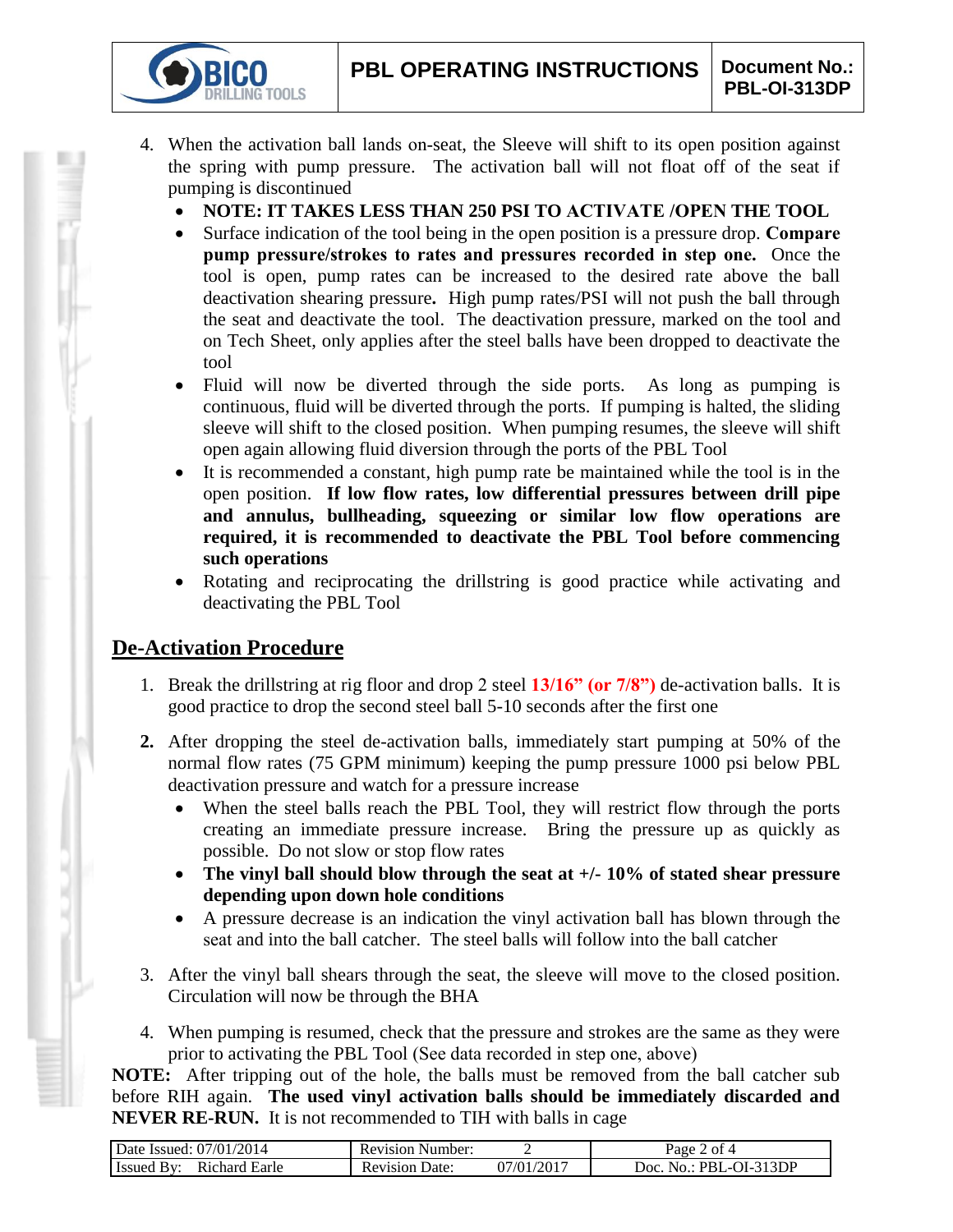

If required, ensure float valve is in BHA below PBL or finger trap has been installed in cage to prevent movement of balls. Consult BICO if situation arises. **If the PBL sub is to be rerun after being activated, it is strongly recommended to deactivate the tool prior to tripping out of the hole**

#### **Emergency Weighted Darts with Vinyl Balls or "Fast Darts"**

Not available for this tool size

Should there be any questions regarding the operational procedures of the PBL Tool please contact BICO Drilling Tools or visit our website at: **www.bicodrilling.com**

#### **Contacts: BICO Drilling Tools, Inc**

**Corporate Headquarters and Service Center - Houston, Texas** 1604 Greens Road Houston, TX 77032 Phone: 281-590-6966, 877-779-2426 Fax: 281-590-2280 e-mail: [sales@bicodrilling.com](mailto:sales@bicodrilling.com)

**Southeast Service Center Broussard, Louisiana** 303 Ida Road Broussard, LA 70518 Phone: 337-839-1133 Fax: 337-839-1143

**Mid-Continent Service Center Oklahoma City, Oklahoma** 1901 S.E. 22nd Street Oklahoma City, OK 73129 Phone: 405-677-5877 Fax: 405-677-5218

**Rocky Mountains Service Center Casper, Wyoming** 1849 Pyrite Casper, WY 82604 Phone: 307-237-1420, 888-437-1420 Fax: 307-237-1419

**Permian Basin Service Center Midland, Texas** 3707 S. County Rd. 1210 Midland, TX 79706 Phone: 432-563-3500 Fax: 432-563-1300

**Northeast Service Center Buckhannon, West Virginia** 271 Weatherford Blvd. Buckhannon, WV 26201 Phone: 304-460-7304 Fax: 304-460-7307

| Date Issued: 07/01/2014     | <b>Revision Number:</b> |            | 3 of 4<br>Page 5                |
|-----------------------------|-------------------------|------------|---------------------------------|
| Issued By:<br>Richard Earle | <b>Revision Date:</b>   | 07/01/2017 | $No.: PBL-OI-313DP$<br>$"$ Doc. |